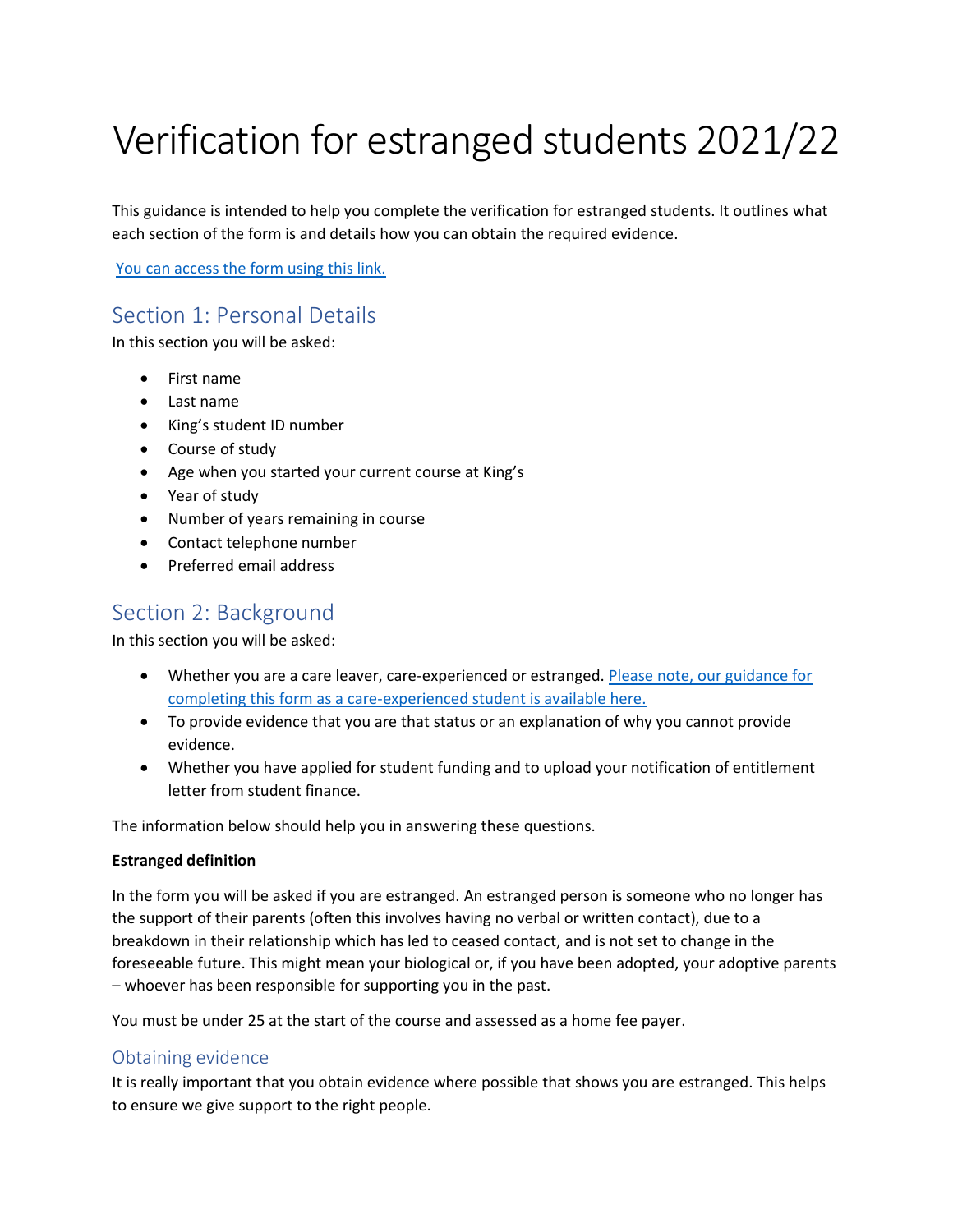#### **Evidence of estrangement**

Evidence (letter or email) from the independent team at student finance confirming that you have been assessed as an independent student because you're irreconcilably estranged from your parents.

#### What should I do if I don't have this documentation?

#### **If you have been assessed as estranged but are not in possession of this documentation**

You will need to send an email to the estrangement team [\(estranged@slc.co.uk\)](mailto:estranged@slc.co.uk) at Student Finance explaining that you need this information to access additional support at your university. They will usually be able to provide you with this information via email within a couple of days. Unfortunately, KCL are unable to access this information on your behalf as they are not allowed to share your information with anyone else.

#### **If you need to be reassessed by student finance for independent status on the basis of estrangement**

If you are in this position, you need to take the following steps:

- 1) Refer to the King's [webpages](http://www.kcl.ac.uk/estranged) to check whether you meet our definition of estranged.
- 2) Check th[e Student Finance](https://www.gov.uk/apply-for-student-finance/household-income)[/UCAS](https://www.ucas.com/finance/student-finance-england/finance-independent-students#estranged) pages to check whether you meet the definition of independent on the basis of estrangement.
- 3) If you are unsure, contact the King's Advice team  $(advice@kcl.ac.uk)$  $(advice@kcl.ac.uk)$  for consultation on whether you would meet the criteria to be assessed by Student Finance England as independent due to estrangement.
- 4) [Contact Student Finance](https://www.gov.uk/contact-student-finance-england) to explain your situation and that you would like a reassessment due to estrangement from your family
	- a. If your situation does not quite meet the definition of estrangement or you're unable to provide the requested supporting documentation in the confirmation of estrangement form, ask to speak to the independent team at Student Finance directly.
- 5) [Confirmation of Estrangement Form 21/22](https://media.slc.co.uk/sfe/2122/ft/sfe_confirmation_of_estrangement_form_2122_o.pdf) and send to Student Finance.

The form will need to be completed by an independent person of good standing in the community who knows the details of your estrangement from your parent (s). This could be:

- your university/college lecturer, personal tutor, student or welfare adviser
- your support worker
- your social worker
- a doctor
- a solicitor

#### **Difficulties in obtaining evidence**

If you struggle to obtain evidence from the methods above, then you can answer 'no' to the question, 'Can you supply evidence that you are a care leaver, care-experienced or estranged'.

#### **You should only answer no to this question after you have attempted to gather evidence from Student Finance England.**

You will then be asked to explain why you cannot provide evidence. Please give as full an answer as possible, explaining the steps you have taken to obtain the evidence.